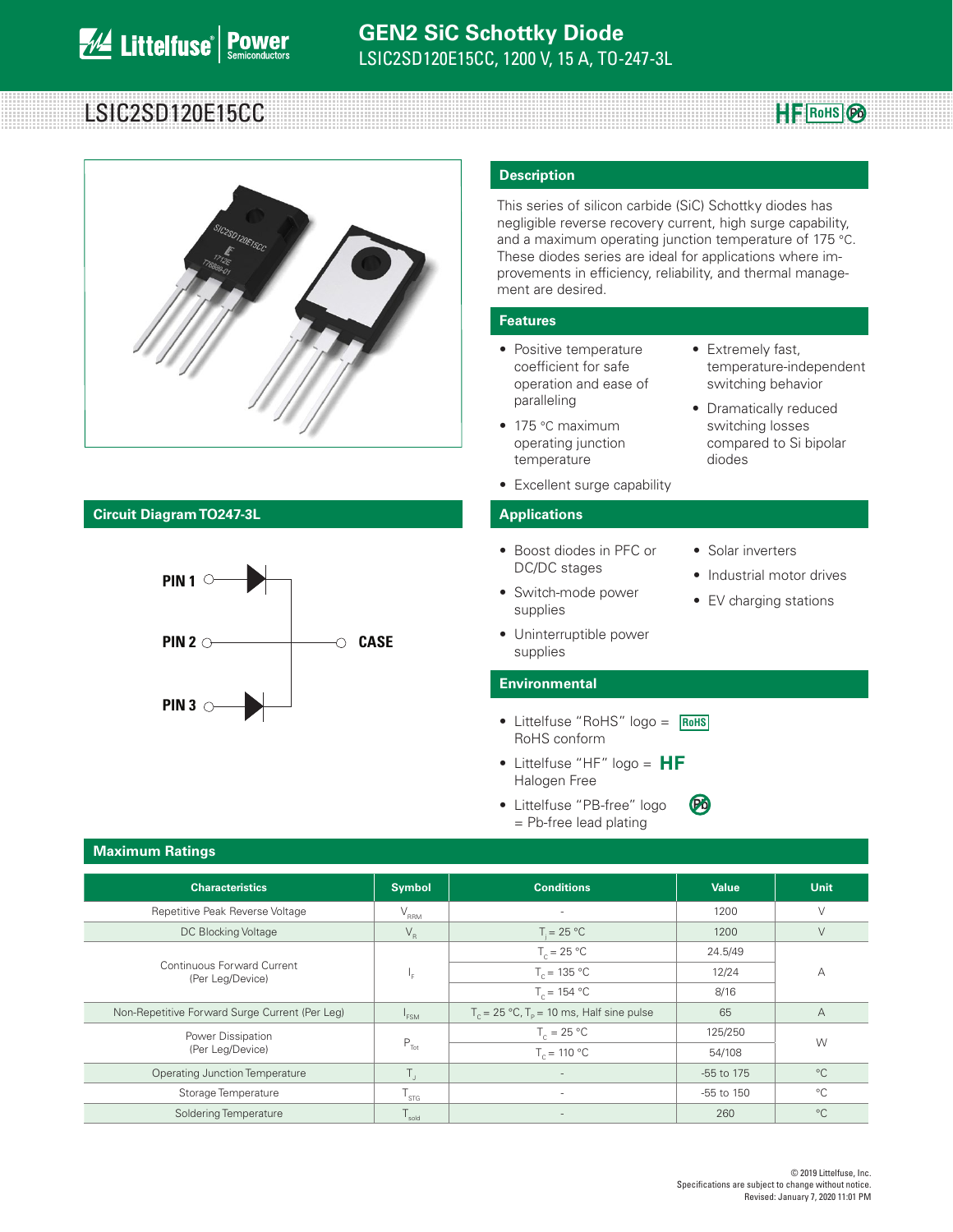## **Electrical Characteristics (Per Leg)**

| <b>Characteristics</b>         | <b>Symbol</b> | <b>Conditions</b>                                     | Value                    |      |                          | Unit   |  |
|--------------------------------|---------------|-------------------------------------------------------|--------------------------|------|--------------------------|--------|--|
|                                |               |                                                       | Min.                     | Typ. | Max.                     |        |  |
| Forward Voltage                | $V_F$         | $I_c = 8 A$ , T <sub>1</sub> = 25 °C                  | $\overline{\phantom{a}}$ | 1.5  | 1.8                      | $\vee$ |  |
|                                |               | $I_{F} = 8 A, T_{1} = 175 °C$                         | $\sim$                   | 2.2  | $\overline{\phantom{a}}$ |        |  |
| Reverse Current                | ١R            | $V_R = 1200 V, T = 25 °C$                             | $\overline{\phantom{a}}$ | <1   | 100                      |        |  |
|                                |               | $V_{\rm B} = 1200 \,\rm V$ , T <sub>1</sub> = 175 °C  |                          | 10   |                          | μA     |  |
| <b>Total Capacitance</b>       | $\mathsf{C}$  | $V_p = 1 V$ , f = 1 MHz                               | $\sim$                   | 454  | $\overline{\phantom{a}}$ | pF     |  |
|                                |               | $V_p = 400 V$ , f = 1 MHz                             | $\overline{\phantom{a}}$ | 45   | $\sim$                   |        |  |
|                                |               | $V_p = 800 V$ , f = 1 MHz                             | $\overline{\phantom{a}}$ | 33   | $\overline{\phantom{a}}$ |        |  |
| <b>Total Capacitive Charge</b> | $Q_c$         | $V_R$<br>$V_R$ = 800 V, Q <sub>c</sub> =∫ C(V)dV<br>U | $\sim$                   | 47   | $\overline{\phantom{a}}$ | nC     |  |

Footnote:  $T_1 = +25$  °C unless otherwise specified

| <b>Thermal Characteristics</b>      |                  |                   |        |         |      |      |
|-------------------------------------|------------------|-------------------|--------|---------|------|------|
| <b>Value</b>                        |                  |                   |        | Unit    |      |      |
| <b>Characteristics</b>              | <b>Symbol</b>    | <b>Conditions</b> | Min.   | Typ.    | Max. |      |
| Thermal Resistance (Per Device/Leg) | n <sub>ejc</sub> | $\sim$            | $\sim$ | 1.2/0.6 |      | °C/W |

## **Figure 1: Typical Foward Characteristics (Per Leg) Figure 2: Typical Reverse Characteristics (Per Leg)**



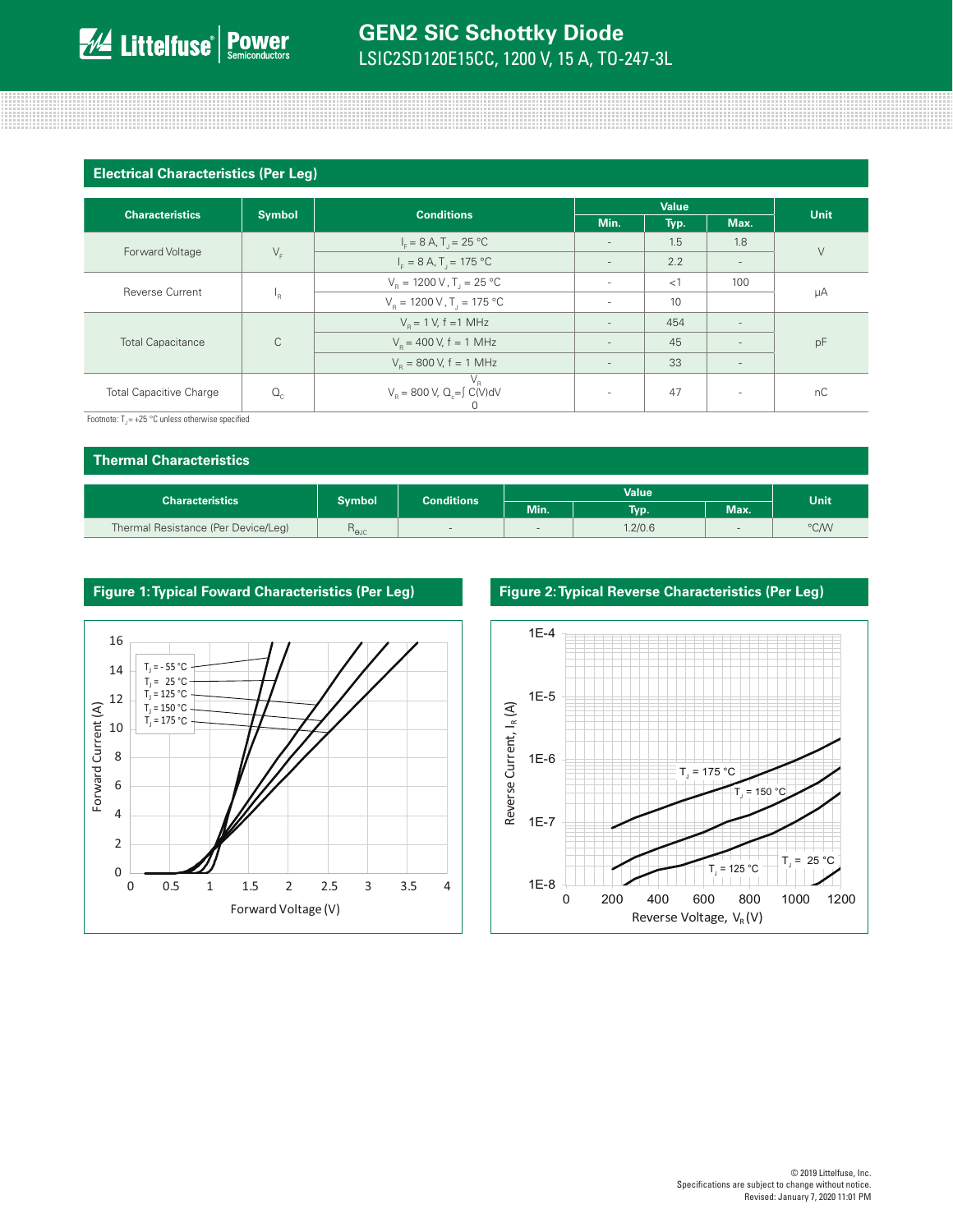and the contract of the contract of the contract of the contract of the contract of the contract of the contract of the contract of the contract of the contract of the contract of the contract of the contract of the contra

<u> 11. – 11. – 11. – 11. – 11. – 11. – 11. – 11. – 11. – 11. – 11. – 11. – 11. – 11. – 11. – 11. – 11. – 11. – 1</u>







**Figure 5: Capacitance vs. Reverse Voltage (Per Leg) Figure 6: Capacitive Charge vs. Reverse Voltage (Per Leg)**

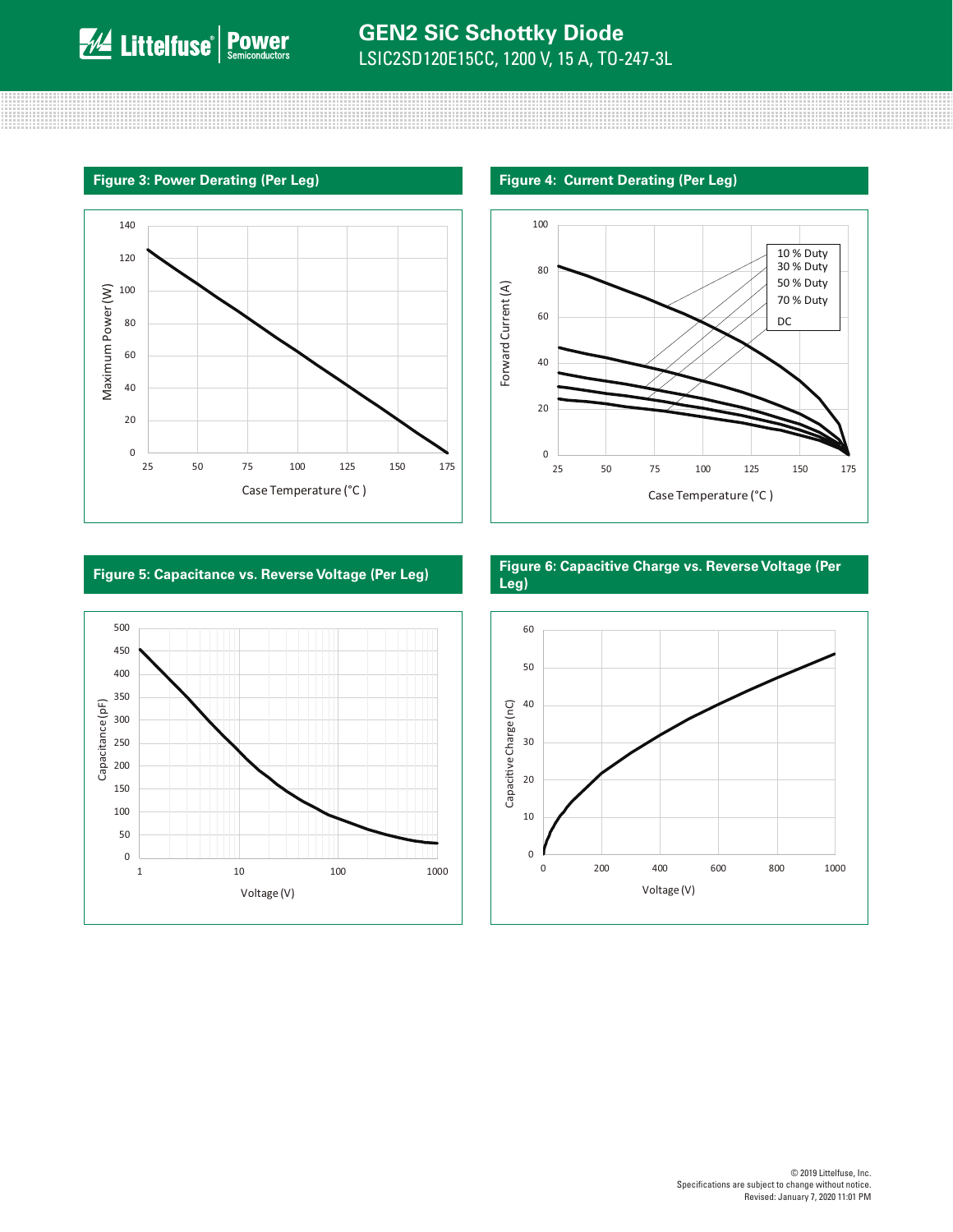





#### **Package Dimensions TO-247-3L**





**Recommended Hole Pattern Layout**



#### **Notes:**

**1.** Dimensions are in millimeters **2.** Dimension D, E do not include mold flash. Mold flash shall not exceed 0.127 mm per side measured at outer most extreme of plastic body. **3.**øP to have a maximum draft angle of 38.1 mm to the top of the part with a maximum hole diameter of 3.912 mm.

|                | <b>Millimeters</b> |               |            |  |  |
|----------------|--------------------|---------------|------------|--|--|
| <b>Symbol</b>  | <b>Min</b>         | <b>Nom</b>    | <b>Max</b> |  |  |
| A              | 4.80               | 5.03          | 5.20       |  |  |
| A <sub>1</sub> | 2.25               | 2.38          | 2.54       |  |  |
| A <sub>2</sub> | 1.85               | 1.98          | 2.11       |  |  |
| $\mathbf b$    | 0.99               |               | 1.40       |  |  |
| b2             | 1.65               | $\frac{1}{2}$ | 2.39       |  |  |
| b4             | 2.59               |               | 3.43       |  |  |
| c              | 0.38               | 0.64          | 0.89       |  |  |
| D              | 20.80              | 20.96         | 21.34      |  |  |
| D1             | 13.50              | ä,            | ä,         |  |  |
| D <sub>2</sub> | 0.51               | 1.19          | 1.35       |  |  |
| e              |                    | 5.44 BSC      |            |  |  |
| E              | 15.75              | 15.90         | 16.13      |  |  |
| E1             | 13.06              | 14.02         | 14.15      |  |  |
| E <sub>2</sub> | 4.19               | 4.32          | 4.83       |  |  |
| L              | 19.81              | 20.19         | 20.57      |  |  |
| L1             | 3.81               | 4.19          | 4.45       |  |  |
| øP             | 3.55               | 3.61          | 3.66       |  |  |
| øP1            | 7.06               | 7.19          | 7.32       |  |  |
| Q              | 5.49               | 5.61          | 6.20       |  |  |
| S              | 6.05               | 6.17          | 6.30       |  |  |